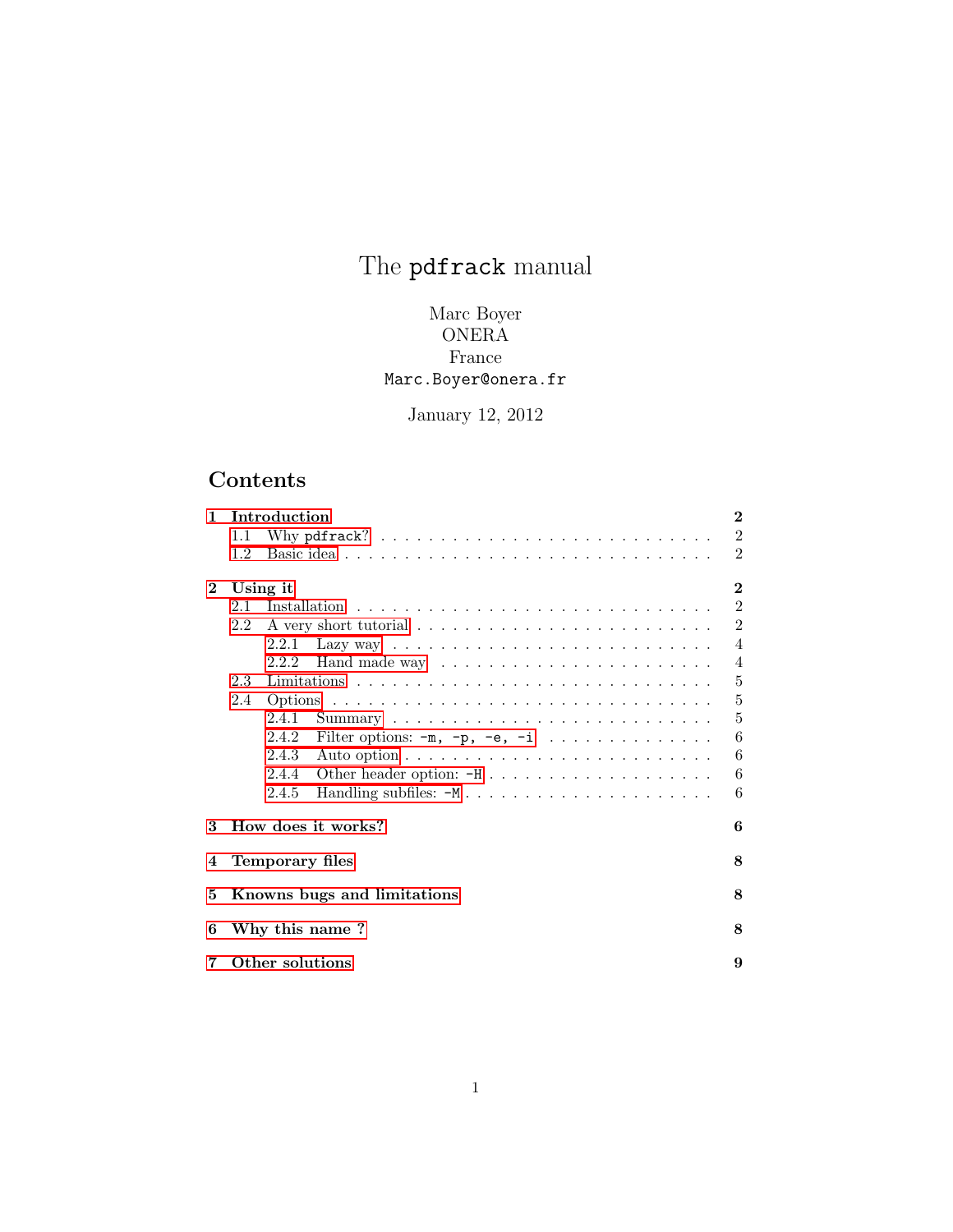# <span id="page-1-0"></span>1 Introduction

What is pdfrack? The pdfrack is a hack that allow to use psfrag and pdflatex.

The pdfrack is not a *complete* solution: it does not handle all LAT<sub>E</sub>X files, and you will sometimes need to modify your LAT<sub>EX</sub> source files if you want to use it. But it can help you to save time.

## <span id="page-1-1"></span>1.1 Why pdfrack?

If you want to generate a pdf file from a L<sup>A</sup>TEX one, you either can do it directly, using pdflatex, or by first generating a postscript<sup>[1](#page-1-6)</sup> file and converting this postscript to a pdf file.

The psfrag package allow the user to replace some text in a postscript figure by another L<sup>A</sup>TEX text. To use psfrag, you must use a filter from dvi to postscript. So, if you compile with pdflatex, the text substutions are lost. Nevertheless, you sometimes want to use pdflatex, to be able to add hyperlinks in your pdf, or because your postscript to pdf filter produces a ugly text.

## <span id="page-1-2"></span>1.2 Basic idea

The basic idea of pdfrack is, from your LAT<sub>EX</sub> source file, to produce the figures in pdf format, with the psfrag replacements. Then, you can compile with pdflatex, including the pdf figures.

## <span id="page-1-3"></span>2 Using it

## <span id="page-1-4"></span>2.1 Installation

Put the script pdfrack.sh in a directory included in your path, and pdfrack.sty somewhere where  $T_{E}X$  will find it<sup>[2](#page-1-7)</sup>.

Moreover, the pdfrack.sh script uses a lot of other scripts and software. (cut, dvips, epstopdf, grep, head, latex, ps2ps, ps2epsi, sort, tail, and, first of all, a bourne shell). They all are installed with common Unix/Linux distribution, so, you should not have to care about it.

## <span id="page-1-5"></span>2.2 A very short tutorial

Assuming you have a LATEX file, with figures included using the following pattern:

## \begin{figure}[htbp] \centering

<span id="page-1-6"></span><sup>&</sup>lt;sup>1</sup>With LAT<sub>E</sub>X; you generate a dvi file, and, with some filter, like dvips, you get a postscript one.

<span id="page-1-7"></span> $^2\mathrm{The}$  variable TEXINPUTS defines where your T<sub>E</sub>Xtool looks for inputs.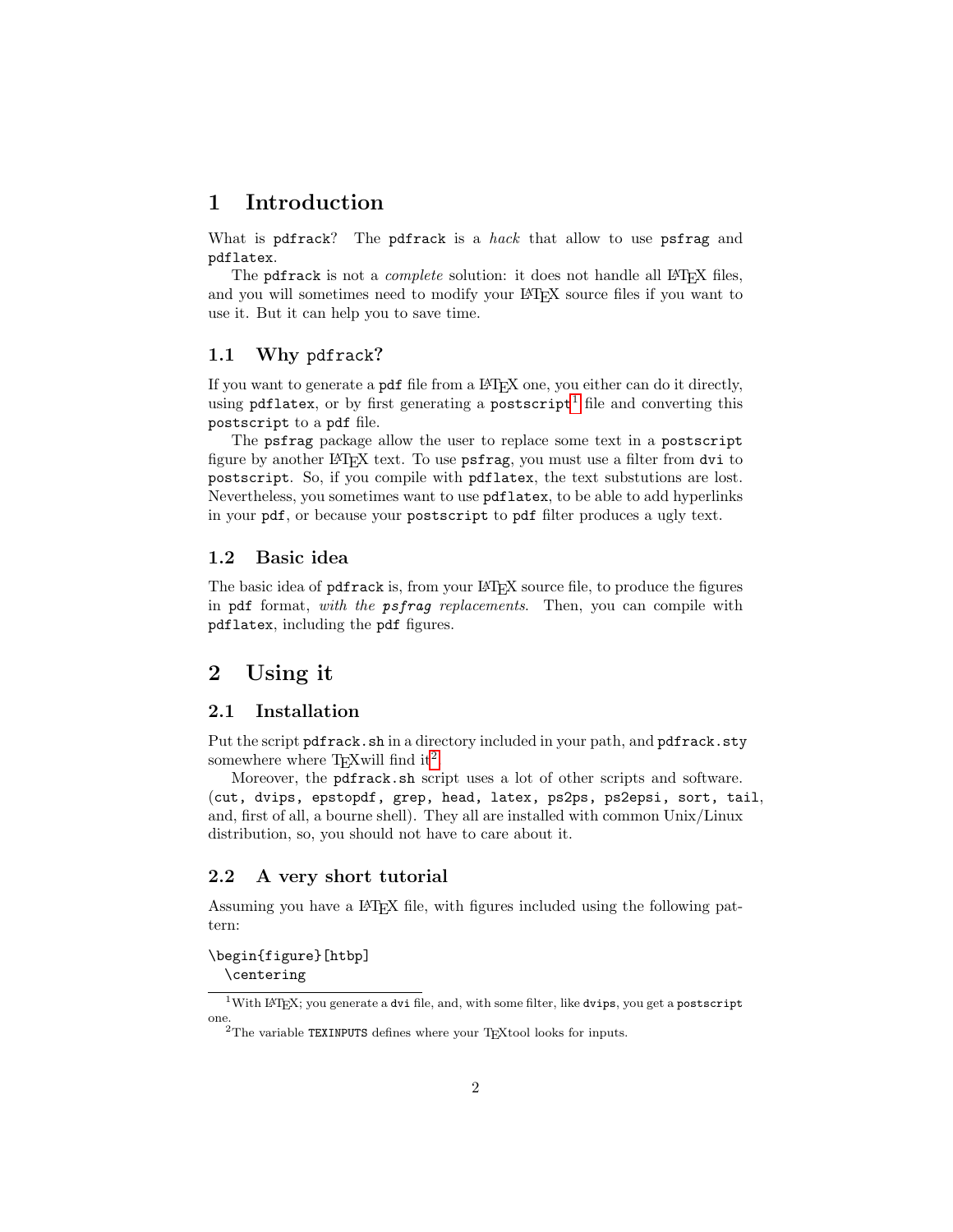

Figure 1: The basic idea of pdfrack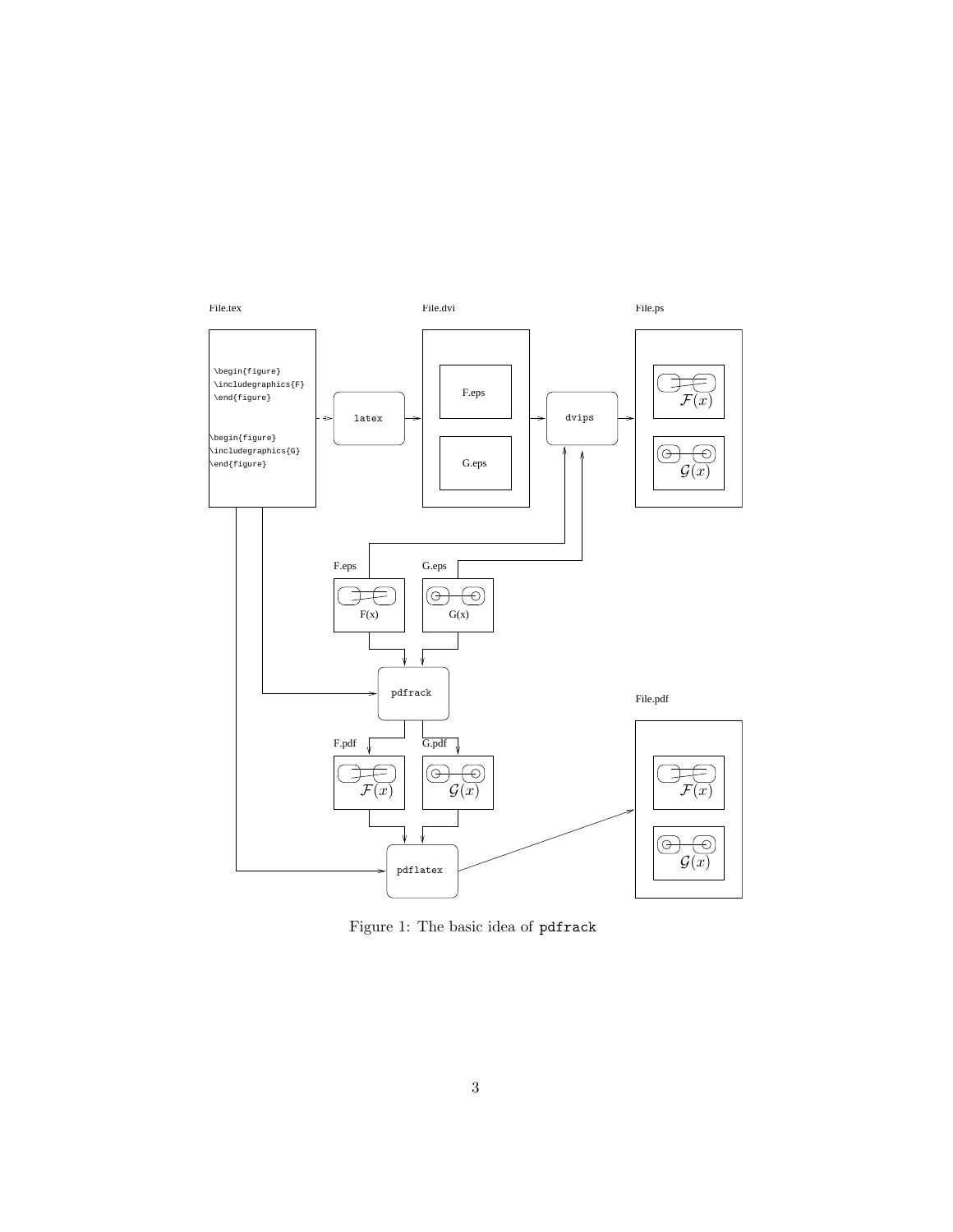```
\psfrag{Fp(x)}{\$\mathcal{F}(x)\\psfrag{Gp(x)}{\ mathcal{G}(x) $}
 \includegraphics[width=\textwidth]{BasicIdea}
 \caption{The basic idea of \pdfrack}
 \label{fig:BasicIdea}
\end{figure}
```
They are two ways to use it: the lazy automatic one (option -a), where all figures founds are converted, and the hand-made one, where you have to select the figures to be converted with the script.

#### <span id="page-3-0"></span>2.2.1 Lazy way

Just runs the script on your file with the -a option. Now, you can use pdflatex (and ignore some warning messages about psfrag).

That is to says, assuming that your file has name file.tex, just run

## pdfrack.sh -a file.tex pdflatex file

You have to rerun the script each time the files or the psfrag commands are modified.

#### <span id="page-3-1"></span>2.2.2 Hand made way

In the hand-made one, you simply have to:

- include the pdfrack package \usepackage{pdfrack}
- replace the \includegraphics commands by \pdfrackincludegraphics for all figures selected for translation

Then, just run the command pdfrack.sh on your file. It should produce some output like:

```
----------------------------------------------
  ---> Converting figure BasicIdea
Using LaTeX: producting dvi
This is e-TeX, Version 3.14159-2.1 (Web2C 7.4.5)
entering extended mode
Method 2: Trying conversion with dvips -|-> ps2eps -|-> eps2eps -|-> epstopdf
Converting dvi -> ps (dvips)
Converting ps -> eps (ps2eps)
    Cleaning eps with eps2eps filter
Converting eps -> pdf (epstopdf)
Removing temporary files
```
for each figure, and generates a standalone pdf figure with the psfrag replacements.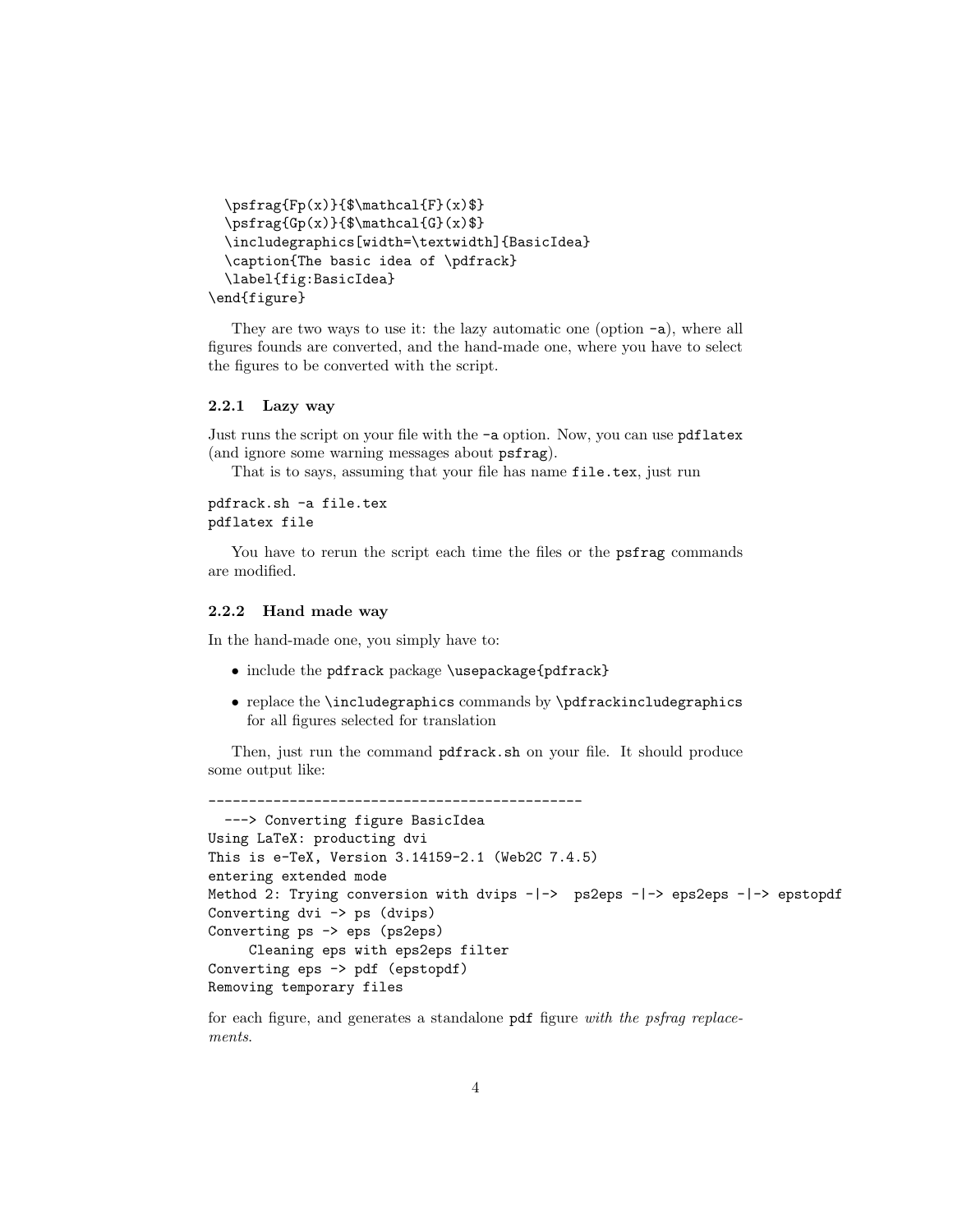Then, you can run pdflatex on your file.

In the lazy automatic one, you simply have to run the command pdfrack.sh with option -a, and it will produce the same kind of output, plus some warning like Non-PDF special ignored! when running pdflatex.

Sometimes, the bounding box of the generated file is not very good. Try different values for the -m options, and try to use or no the -p and -e options. If offers you 16 possibilities. If none work, your are unlucky.

See also the README file to have more details.

## <span id="page-4-0"></span>2.3 Limitations

The pdfrack package is based on a bourne-shell script that parse the file to find the \begin{figure} and \end{figure} tags. So, you must use this to way of including figure (or change the script).

Note that the  $\%$  is is general seen as a comment, even if prefixed with  $\setminus$ . So, avoid to use it.

If your L<sup>A</sup>TEX code is too complex, then, pdfrack will ne be able to handle it. Then, you should write a simpler  $L^2T_FX$  file, with your figure(s) and use this file to generate the pdf figures.

## <span id="page-4-1"></span>2.4 Options

## <span id="page-4-2"></span>2.4.1 Summary

-h help

- -m method: integer in 0..3 (default is 2) the number of the method used to convert dvi to pdf if one method fails, try another, and add -p and/or -e options :-)
- -p filter each postscript file with ps2ps
- -e filter each encapsulated postscript file with eps2eps
- -a auto/all, translate all figures included with \includegraphics (avoid the use of pdfrackincludegraphics)
- -i force use of ps2epsi instead of ps2eps
- -k keep (all tempory files are keeped, usefull for debug)
- -H own header file (default is to extract from file.tex file)
- -M master file (to handle sub files)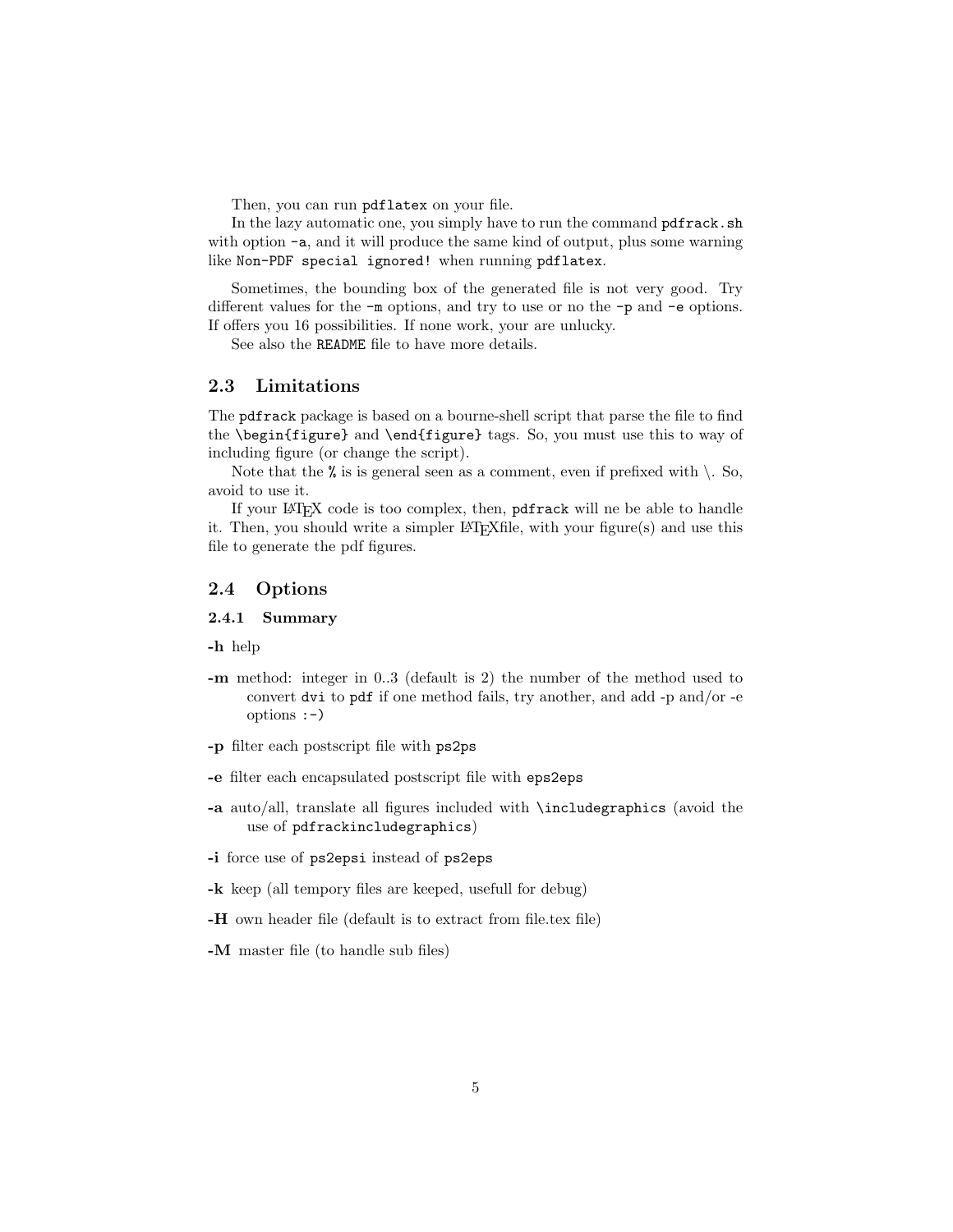## <span id="page-5-0"></span>2.4.2 Filter options: -m, -p, -e, -i

The main source of troubles is the generation of a pdf from the dvi of postscript file, and especially the size of the "Bounding box". If the default method fails, you should try some values of the -m option.

You also can add the  $-p$  and  $-e$  options. In theory, they are useless, since -p force a postscript to postscript translation, and since -e does the same with encapsulated postscript. But in practice, it may help.

In general, the filter ps2eps does a better job than ps2epsi. Then, by default, the script uses it. The option -i is there to force the use of ps2epsi.

#### <span id="page-5-1"></span>2.4.3 Auto option

You can avoid the use of the command pdfrackincludegraphics, with the option  $-a$ . It will generate a pdf figure for all figures included with includegraphics, even those without any placement.

#### <span id="page-5-2"></span>2.4.4 Other header option: -H

To generate the pdf file with the placements, the script use the header of your L<sup>A</sup>TEX file. But, it may be insufficient: by example, your placement can use some command defined neither in your header, neither in the figure environment. Then, you can write another header that will be used to generate the pdf figures.

#### <span id="page-5-3"></span>2.4.5 Handling subfiles: -M

If your master file made some input of some other LAT<sub>EX</sub> code, with  $\infty$ , \include or any other command[3](#page-5-5) , it is not parsed by the pdfrack script.

You have to explicitly call the pdfrack script on each sub file, with the option -M that specify the name of the master file, or the option -H to specify another header file.

## <span id="page-5-4"></span>3 How does it works?

The core of pdfrack is a pdfrack.sh script that try, for each figure in your  $E\text{Tr}X$  source, to produce a small  $E\text{Tr}X$  file with only the figure. Then, this file is compiled with LAT<sub>EX</sub>, converted into postscript, and then, we have a postscript figure, with the replacements.

Now, the system should convert a postscript file to a pdf one, with the right bounding box... I am not at all a guru of postscript (neither pdf), so, I try to use some tools like ps2ps, ps2eps, ps2pdf and so on. There is an option in the script -m that allow the user to chose one or the other.

<span id="page-5-5"></span><sup>&</sup>lt;sup>3</sup>Like the  $\Input$  of the srcltx package.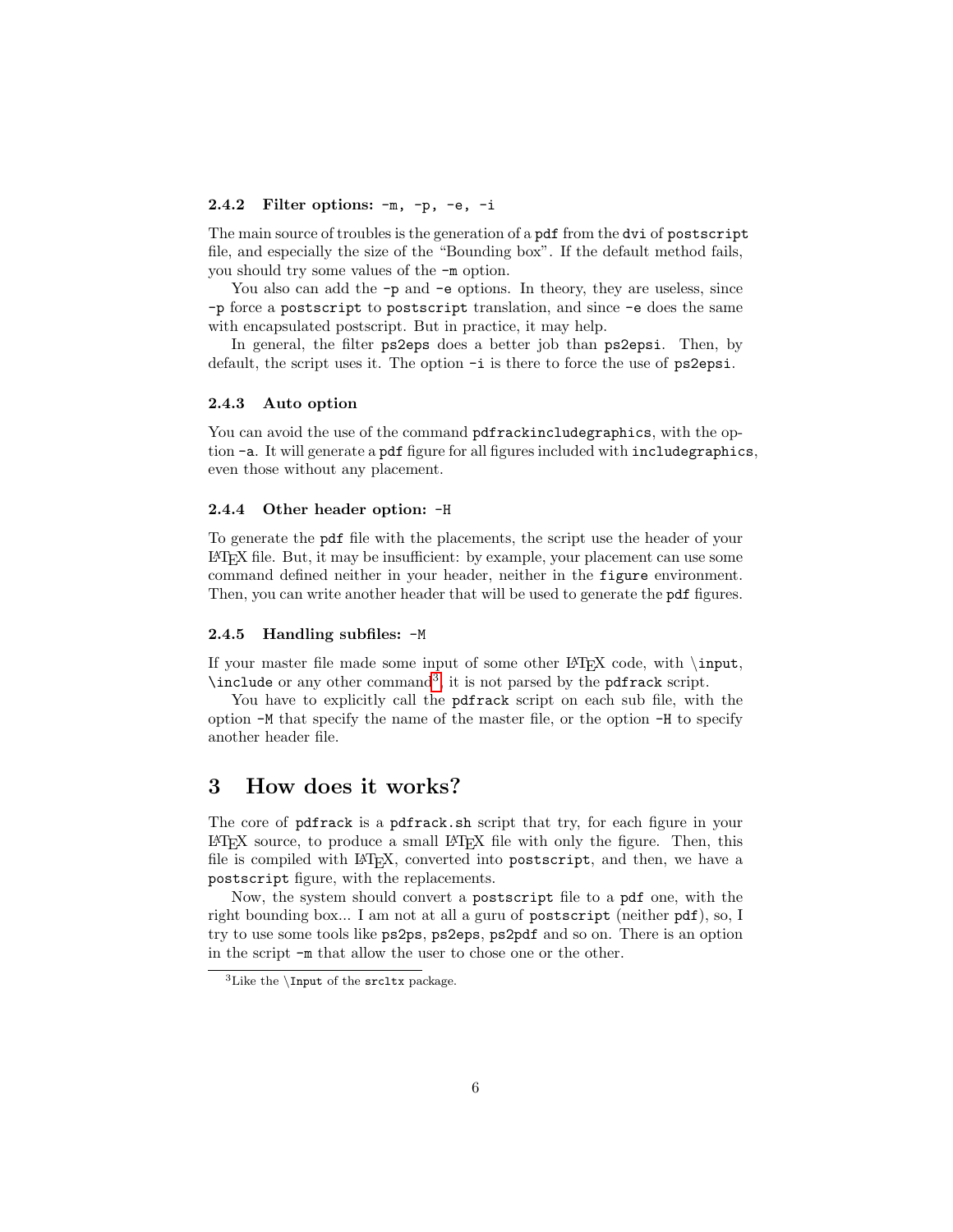

Figure 2: Inside pdfrack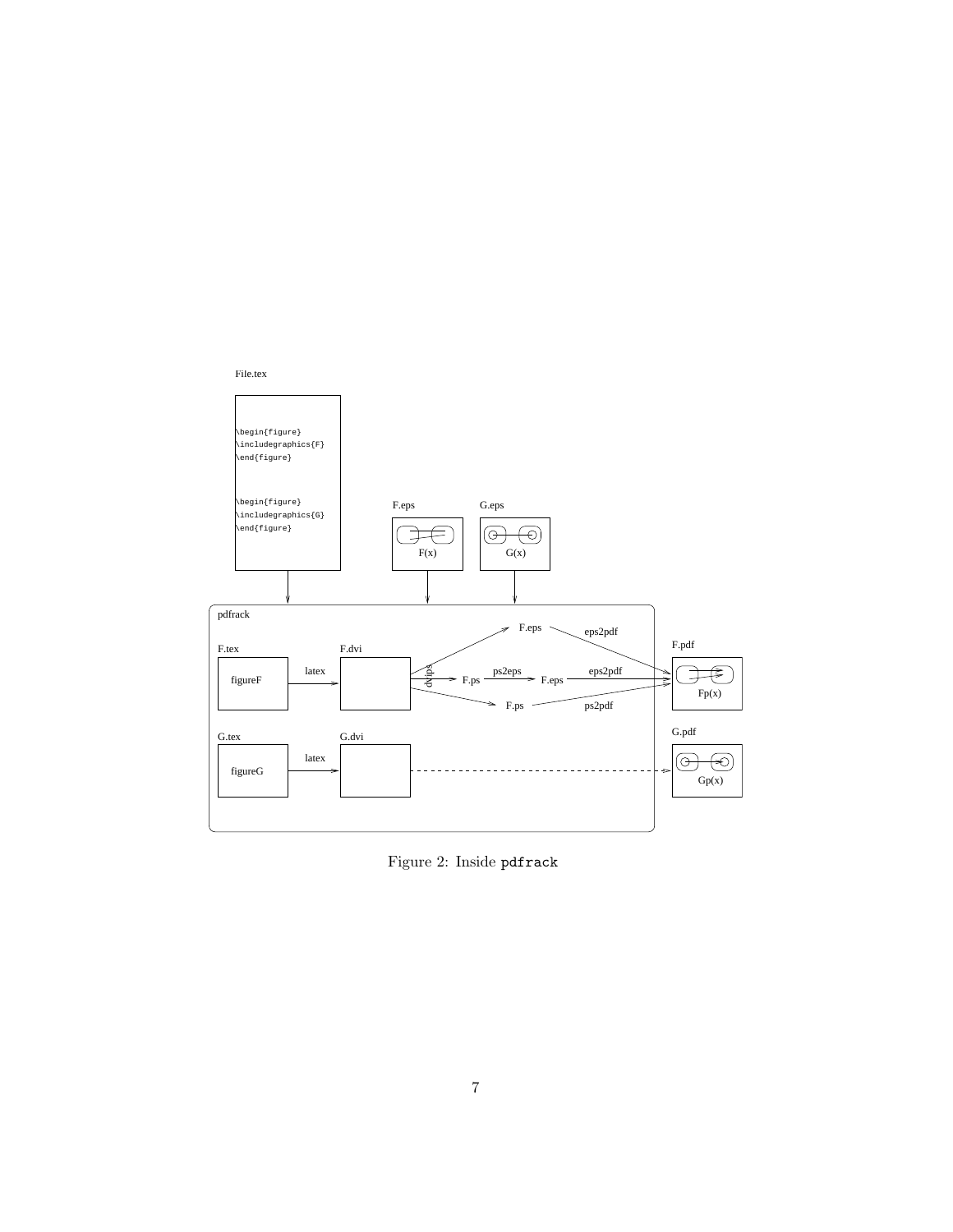## <span id="page-7-0"></span>4 Temporary files

This script creates a lot of temporary files in the current directory. It could then overwrite an existing file. In fact, after several years of use, no user never complain about it, but, in case, here is a list a created files.

If your input is called **paper.tex**, the script will create (and remove if  $-k$  is not set) the files: paper.tex.header paper.tex.figlines paper.tex.figure And for each figure fig.eps used (with "pdfrackincludegraphics  $[..]$  fig"), it will creates (and remove, if -k is not set) fig.tex, fig.log, fig.aux, fig.dvi.

## <span id="page-7-1"></span>5 Knowns bugs and limitations

- <span id="page-7-3"></span>1. Only a subpart of my figure appears The main problem is the computation of the "Bounding box" of the postscript figure. If the default method fails, try the -m option, with different values. Adding the -e may also help. See paragraph [2.4.2.](#page-5-0)
- 2. The figure is alone on a full page. Its seems to big. See item [1](#page-7-3)
- 3. I am a Windows user

Neither am I<sup>[4](#page-7-4)</sup>... This solution is based on some well known Unix commandline tools, like the bourne shell, ps2eps, cut, tail, grep... To use my script on windows, you should install a solution like Cygwin.

4. I uses two times the same file, with different replacements, but only one replacement is made.

Yes... For each postscript file, a pdf file is generated, with the same name. Then, if the same file is used two times, with two different placements, the same name is used twice, and only one pdf file rests. The simpler solution is to copy the postscript file, or to use some link capacity (like ln).

- 5. The figures in included files (with \include, \input are not taken into account See paragraph [2.4.5.](#page-5-3)
- 6. My problem is not in the known bugs list ! Just email me.

# <span id="page-7-2"></span>6 Why this name ?

I think a good solution for using pdflatex and psfrag should be named pdfrag or pdffrag. I do not think that my solution is really good. It is just a hack.

<span id="page-7-4"></span><sup>4</sup>This is not always true: when I am forced to write Word document, I use a Windows machine thought an rdesktop connection.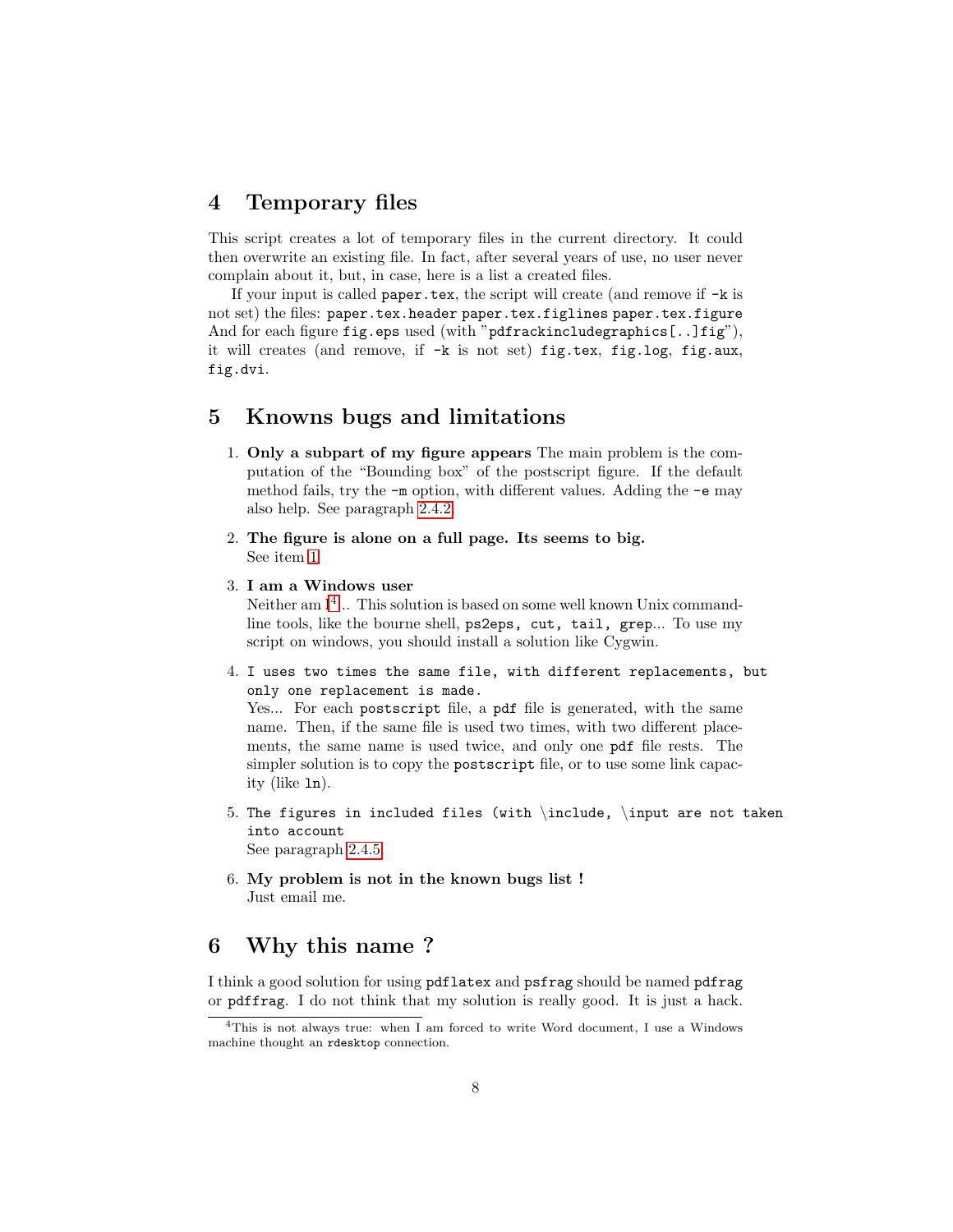Then pdfrack comes from:

```
pdf
+ psfrag
+ hack
---------
 pdfrack
```
# <span id="page-8-0"></span>7 Other solutions

There are, of course, other solutions:a

- $divips + ps2pdf + hyperref$ : Did you really need pdflatex? Sometimes, you only want to what the "cool" hyperlinks in your pdf. In this case, just use \usepackage{hyperref} in your code and use dvips and ps2pdf.
- pst-pdf, pd4pdf See also these two packages (ps4pdf is deprecated and replaced by pst-pdf). which also seem to try to generate Pdf figure from Postscript code. You can get it from CTAN.
- pstool Another package, presented as "a replacement for  $pst-pdf$  in the rôle of supporting the ckage (which it loads) in pdflatex".
- pdffrag There also is a perl-based script, pdffrag, developed by François Rouge, <http://elessar.lautre.net/spip.php?article5>
- DrawAt Matthijs Douze (another member from ENSEEIHT) has developped DrawAt, a solution for MacOS X only. [http://www.enseeiht.fr/~douze/](http://www.enseeiht.fr/~douze/drawat/index.html) [drawat/index.html](http://www.enseeiht.fr/~douze/drawat/index.html)
- unpsfrag Félix Valado Pomarinho has developped a perl script: unpsfrag
- fragmaster Tilman Vogel developped fragmaster, another perl-oriented solution. <http://www.tat.physik.uni-tuebingen.de/~vogel/fragmaster>
- pstoedit and [X]fig With [X]fig, you can already make a figure and, setting the special flag to a text zone, you already can put on your figures some LaTeX code, and export in the combined mode either in postcript or pdf.

In the combined Postscript/LaTeX, if your file is named figure.fig, it creates a figure.pstex file which is the postcript version of your fig figure without the special-tagged texts, and a figure.pstex\_t file which juste include the figure.pstex (with the \includegraphics command) and adds the LaTeX text at the right place.

In the combined Pdf/LaTeX, this is the same except that figure.pstex is named figure.pdf and figure.pstex\_t is named figure.pdf\_t and includes figure.pdf.

If you like to avoid the graphic interface, this ca be done in command line with fig2dev.